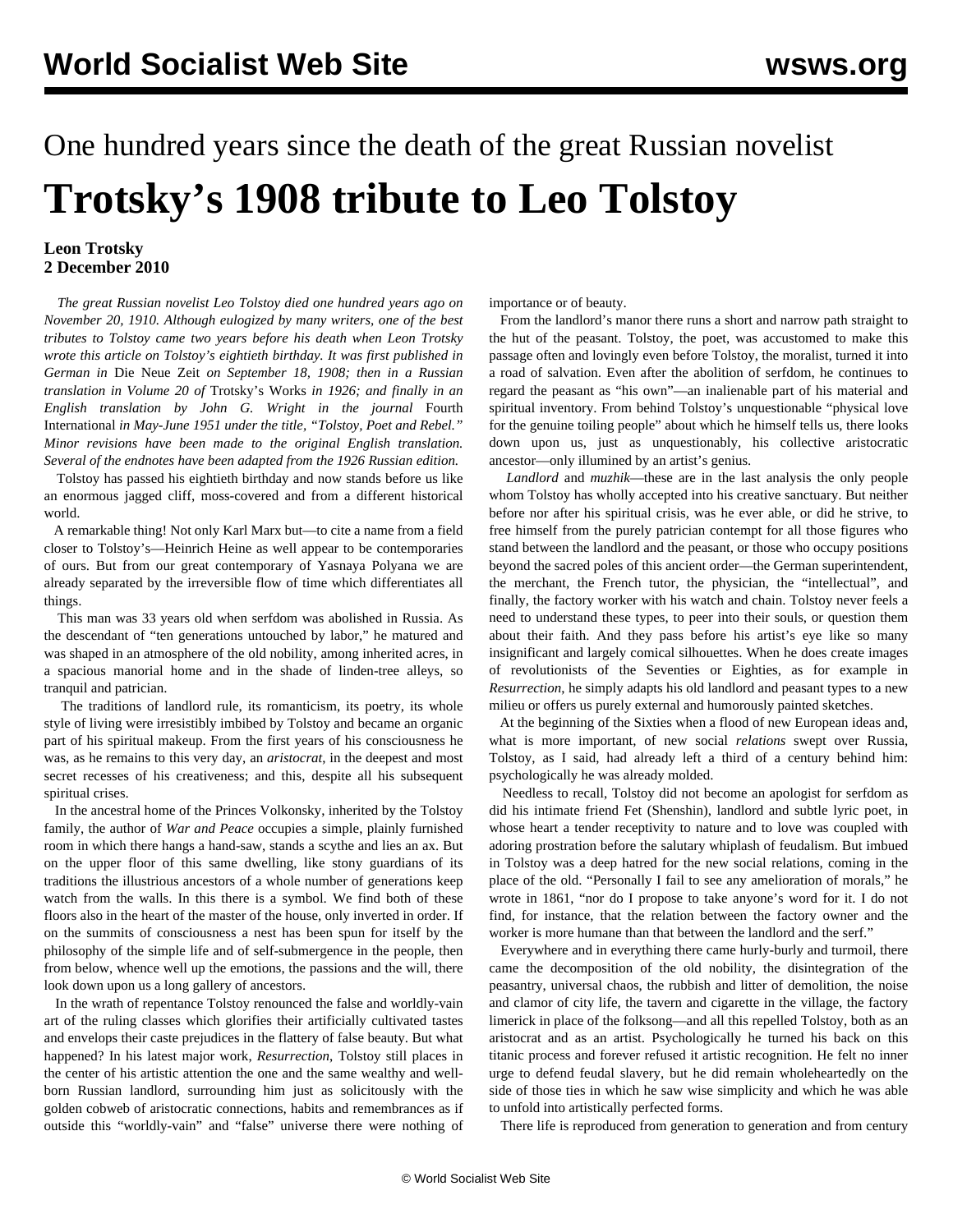to century in all its immutability. There sacred necessity rules over everything. Every single step hinges on the sun, the rain, the wind and the green grass growing. There nothing comes from one's own reason or from an individual's rebellious volition and, therefore, no personal responsibility exists, either. Everything is predetermined, everything justified in advance, sanctified. Responsible for nothing, thinking up nothing himself, man lives only by *listening and obeying*, says Uspenky, the remarkable poet of "Dominion of the Land." And this perpetual hearing and obeying, converted into perpetual toil, is precisely what shapes the *life* which outwardly leads to no results whatever but which has its result in its very self ... And lo, a miracle! This arduous dependence—without reflection or choice, without errors or pangs of repentance—is what gives rise to the great moral "*ease*" of existence under the harsh guardianship of "the ears of rye." Mikula Selyaninovich, peasant hero of the folk epic, says of himself: "I am the *beloved* of raw mother earth."

 Such is the religious myth of Russian Populism which ruled for decades over the minds of the Russian intelligentsia. Stone deaf to its radical tendencies, Tolstoy always remained personally and represented in the Populist movement its aristocratic conservative wing.

 Tolstoy was repelled by the new and in order to create artistically Russian life as he knew, understood and loved it, he was compelled to withdraw into the past, back to the very beginnings of the 19th Century. *War and Peace* (written in 1867-69) is his best and unsurpassed work.

 Life's impersonal mass character and its sacred irresponsibility were incarnated by Tolstoy in his character Karatayev, a type least comprehensible to a European leader; at all events, furthest removed from him.

 "Karatayev's life, as he himself saw it, had no meaning as an individual life. It had meaning only as a small particle of the great whole, which Karatayev constantly felt. Of attachments, of friendship, and love as Pierre understood them, Karatayev had none. He loved and lovingly lived with everything that life brought him into contact with, and particularly with human beings ... Pierre felt that Karatayev, despite all his affectionate tenderness toward him, would not grieve for a moment over their parting."

 It is that stage when the spirit, as Hegel put it, has not yet attained inner self-consciousness and therefore manifests itself only as spirit indwelling in nature. Despite his episodic appearances, Karatayev is the philosophical, if not the artistic axis, of *War and Peace*; and Kutuzov, whom Tolstoy turns into a national hero, is this very same Karatayev, only in the post of commander-in-chief. In contrast to Napoleon, Kutuzov has no personal plans, no personal ambition. In his semi-conscious tactics, he is not guided by reason but by that which rises above reason—by a dim instinct for physical conditions and by the promptings of the people's spirit. Tsar Alexander, in his more lucid moments, as well as the least of Kutuzov's soldiers, all stand equally under the dominion of the land ... In this moral unity is the pathos of Tolstoy's book.

 How miserable, in reality, is this Old Russia with its nobility disinherited by history, without any elegant past of hierarchical estates, without the Crusades, without knightly love or tournaments of knighthood, without even romantic highway robberies. How povertystricken so far as inner beauty is concerned; what a ruthless plunder of the peasant masses amid their general semi-zoological existence!

 But what a miracle of reincarnation the genius creates! From the raw material of this drab and colorless life he extracts its secret beauty. With Homeric calm and with Homer's love of children he endows everything and everybody with his attention: Kutuzov, the manorial household servants, the cavalry horse, the adolescent countess, the muzhik, the Tsar, the louse on a soldier, the elderly Freemason—he gives preference to none among them, deprives none of his due share. Step by step, stroke by stroke, he creates a limitless panorama whose parts are all inseparably bound together by an internal bond. In his work Tolstoy is as unhurried as

the life he pictures. It is a terrifying thing to say, but he rewrote his colossal book *seven times* ... Perhaps what is most astounding in this titanic work is that the artist permits neither himself nor the reader to become attached to any individual character. He never puts his heroes on display, as does Turgenev whom Tolstoy disliked, amid bursts of firecrackers and the glare of magnesium flares. He does not seek out situations for them that would set them off to advantage; he hides nothing, suppresses nothing. The restless seeker of truth, Pierre Bezukhov, he shows us at the end as a smug family man and happy landlord; Natasha Rostova, so touching in her semi-childlike sensitivity, he turns, with godlike mercilessness, into a shallow breeding female, untidy diapers in hand. But from behind this seemingly indifferent attentiveness to individual parts there rises a mighty apotheosis of the whole, where everything breathes the spirit of inner necessity and harmony. It might perhaps be correct to say that this creative effort is permeated with an *aesthetic pantheism* for which there is neither beauty nor ugliness, neither the great nor the small, because it holds as the great and beautiful only the whole of life itself, in the perpetual circuit of its manifestations. This is an *agricultural* aesthetic, mercilessly conservative by nature, and it creates a kinship between Tolstoy's epic and the *Pentateuch* or the *Iliad*.[1]

 Tolstoy's two recent attempts to find some room for psychological images and "beautiful types" to which he feels closest affinity within the framework of the historical past—in the days of Peter the First and of the Decembrists of 1825—have been shattered against the artist's hostility to foreign influences which color both of these periods so sharply. But even where Tolstoy approaches most closely to our own times, as in *Anna Karenina* (1877), he remains inwardly alien to the reigning discord and inflexibly stubborn in his artistic conservatism, scaling down the sweep of his own horizons and singling out of the whole of Russian life only the surviving oases of gentility, with the old ancestral home, ancestral portraits and luxurious linden alleys in whose shade is repeated, from one generation to the next and without changing its forms, the cycle of birth, love and death.

 And Tolstoy delineates the spiritual life of his heroes in accord with the day-to-day life of their motherland: calmly, without haste and with vision unclouded. He never runs ahead of the inner play of emotions, thoughts or dialogue. He is in no hurry to go anywhere, nor is he ever late. His hands hold the strands tying together a host of lives, but he never loses his head. Like the master of an enormous enterprise who keeps an ever-wakeful eye on all its many parts, he mentally keeps an errorless balance sheet. All he does, seemingly, is to keep watch while nature itself carries out all the work. He casts a seed upon the soil and like a good husbandman calmly permits it to put out its stalk naturally, and grow full of ears. Why, this is the genial Karatayev with his silent worship of the laws of nature! He will never seek to touch a bud in order forcibly to unfold its petals; but permits them silently to open in the warmth of the sun. He is both alien and deeply hostile to the aesthetic of the big-city culture which, in its self-devouring voracity, violates and torments nature, demanding from it only extracts and essences; and which with convulsively clutching fingers searches on the palette for colors non-existent in a sun-ray's spectrum.

 Tolstoy's style is identical with all of his genius: calm, unhurried, frugal, without being miserly or ascetic; it is muscular, on occasion awkward, and rough. It is so simple and always incomparable in its results. (He is just as far removed from Turgenev, who is lyrical, flirtatious, scintillating and aware of the beauty of his language, as he is from Dostoyevsky's tongue, so sharp, so choked-up and pock-marked.)

 In one of his novels Dostoyevsky—the city dweller without rank or title, and the genius with an incurably pincered soul—this voluptuous poet of cruelty and commiseration, counterposes himself profoundly and pointedly, as the artist of the new and "accidental Russian families," to Count Tolstoy, the singer of the perfected forms of the landlord past.

"If I were a Russian novelist and a talented one," says Dostoyevsky,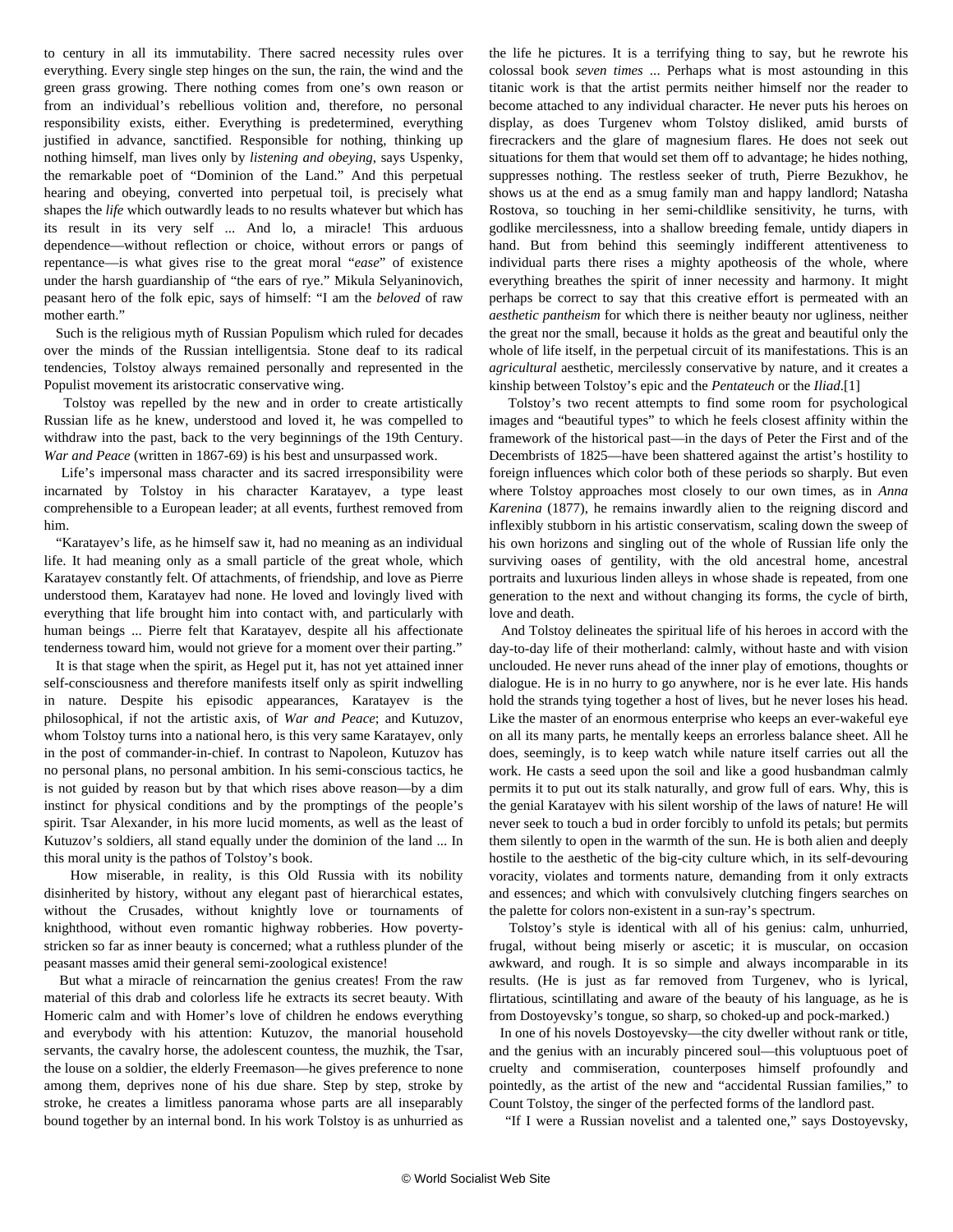speaking through the lips of one of his characters, "I would unfailingly take my heroes from the well-born Russian nobility, because it is only in this type of cultured Russian people that it is possible to catch a glimpse of beautiful order and beautiful impressions ... Saying this, I am not at all joking, although I am not at all a noble myself, which besides, you yourself know ... Believe me, it is here that we have everything truly beautiful among us up till now. At any rate, here is everything among us that is in the least perfected. I do not say it because I unreservedly agree with either the correctness or the truth of this beauty; but here, for example, we have already perfected forms of honor and duty which, apart from the nobility, are not to be found not only perfected anywhere in Russia, but even started ... The position of our novelist," continues Dostoyevsky without naming Tolstoy but unquestionably having him in mind, "in such a case would be quite definitive. He would not be able to write in any other way except historically, for the beautiful type no longer exists in our own day, and if there are remnants that do exist, then according to the prevailing consensus of opinion, they have not retained any of their beauty."

 Leon Trotsky (1879-1940), was the co-leader of the 1917 Russian Revolution, socialist opponent of Joseph Stalin, founder of the Fourth International, and strategist of world socialist revolution.

 When the "beautiful type" disappeared, not only the immediate object of artistic creativity came tumbling down, but also the foundations of Tolstoy's moral fatalism and his aesthetic pantheism: the sanctified Karatayevism of the Tolstoyan soul was perishing. Everything that had been previously taken for granted as part of an unchallenged whole now turned into a fragment, and by this token into a problem. What was rational was becoming irrational. And, as always happens, precisely at the moment when being had lost its *old* meaning, Tolstoy started asking himself about the meaning of being in general. A great spiritual crisis begins (toward the latter part of the 1870s)—and not in the life of a youth, but in the life of a fifty-year-old man. Tolstoy returns to God, accepts the teachings of Christ, and rejects the division of labor, and along with it culture and the state; he becomes the preacher of agricultural labor, of the simple life and of non-resistance to evil by force.

 The deeper was the internal crisis—and by his own admission the fiftyyear-old artist for a long time contemplated suicide—all the more surprising must it seem that Tolstoy returned, as the end result, to what is essentially his starting point. *Agricultural labor*—isn't this, after all, the basis on which the epic of *War and Peace* unfolds? The *simple life*, and immersion, at least spiritually, in the elemental people—isn't that where Kutuzov's strength lies? *Nonresistance to evil by force*—isn't the whole of Karatayev contained in fatalistic resignation?

 But if that is so, then of what does the *crisis* of Tolstoy consist? Of this, that what had previously been secret and subterranean breaks through its crust and passes over into the sphere of consciousness. Inasmuch as the spirituality indwelling in nature disappeared along with that "nature" which incarnated it, the spirit begins striving toward inner selfconsciousness. That automatic harmony against which the automatism of life itself had risen must henceforth be preserved by the conscious power of the idea. In this conservative struggle (for his moral and aesthetic selfpreservation), the artist summons to his aid the philosopher-moralist.

**II**

 It would not be easy to determine which of these two Tolstoys—the poet, or the moralist—has won greater popularity in Europe. In any case, it is unquestionable that behind the condescending smirk of the bourgeois public at the genius innocence of the Yasnaya Polyana elder, there lurks a peculiar sort of moral satisfaction: a famous poet, a millionaire, one of "our own milieu," and an aristocrat to boot, wears out of moral conviction a peasant shirt, walks in bast-shoes, chops wood. It is as if here was a certain redemption of the sins of a whole class, of a whole culture. This does not, of course, prevent every bourgeois ninny from looking down his nose on Tolstoy and even lightly casting doubts about his complete sanity. A case in point is the not unknown Max Nordau,[2] one of the gentlemen who take the philosophy of old and honest Samuel Smiles,[3] spiced with cynicism, and dress it up in clown's costume for columns on Sunday. With his reference text from Lombroso[4] in hand, Nordau discovers in Tolstoy all the symptoms of degeneration. For all these petty shopkeepers, insanity begins at the point where profit ceases.

 But whether his bourgeois devotees regard Tolstoy suspiciously, ironically or with favor, he remains for all of them a psychological enigma. Aside from a couple of his worthless disciples and propagandists—one of them, Menshikov,[5] is now playing the role of a Russian Hammerstein[6]—one would have to say that for the last thirty years of his life, Tolstoy, the moralist, has stood completely alone.

 Truly his was the tragic position of a prophet crying in the wilderness. Completely under the dominion of his conservative agricultural sympathies, Tolstoy has unceasingly, tirelessly and triumphantly defended his spiritual world against the dangers threatening it from all sides. He has dug, once and for all, a deep moat between himself and every variety of bourgeois liberalism, and, in the first instance, has cast aside "the superstition of progress universally prevalent in our times."

 "It's all very well," he cries, "to have electricity, telephones, exhibitions and all the gardens of Arcadia with their concerts and performances, along with all the cigars and match boxes, suspenders and motors; but I wish them all at the bottom of the sea. And not only them but also the railroads and all the manufactured cotton and wool cloth in the world. Because to produce them 99 out of every 100 people must be in slavery and perish by the thousands in factories where these items are manufactured."

 Aren't our lives adorned and enriched, by the division of labor? But the division of labor maims the living human soul. Let division of labor rot! Art? But *genuine* art must unite all the people in the idea of God and not disunite them. Our art serves only the elite, it sunders people apart and therefore it is a lie. Tolstoy courageously rejects as "false" the art of—Shakespeare, Goethe, himself, Wagner, and Böcklin.[7]

 He divests himself of all material cares connected with business and enrichment and dons peasant clothing, as if performing a symbolic rite, renouncing culture. But what lurks behind this symbolic act? What does it oppose to the "lie," that is, to the *historical process?*

 On the basis of his works, we could present Tolstoy's social philosophy—thereby doing some violence to ourselves—in the form of the following "programmatic" theses:

 1. It is not some kind of iron sociological laws that produce the enslavement of peoples, but legal codes.

 2. Modern slavery rests on three statutes: those on land, taxes and property.

 3. Not only the Russian state but every state is an institution for committing, by violence and with impunity the most horrible crimes.

 *4. True social progress is attained only through the religious and moral self-perfection of individuals.*

 5. "To get rid of states it is not necessary to fight against them with external means. All that is needed is not to take part in them and not to support them." That is to say:

 a. not to assume the calling of either soldier or *field marshal*, *minister* or *village elder*, juryman or member of parliament;

b. not to pay *taxes*, direct or indirect, to the state voluntarily;

c. not to utilize state institutions or government funds whether for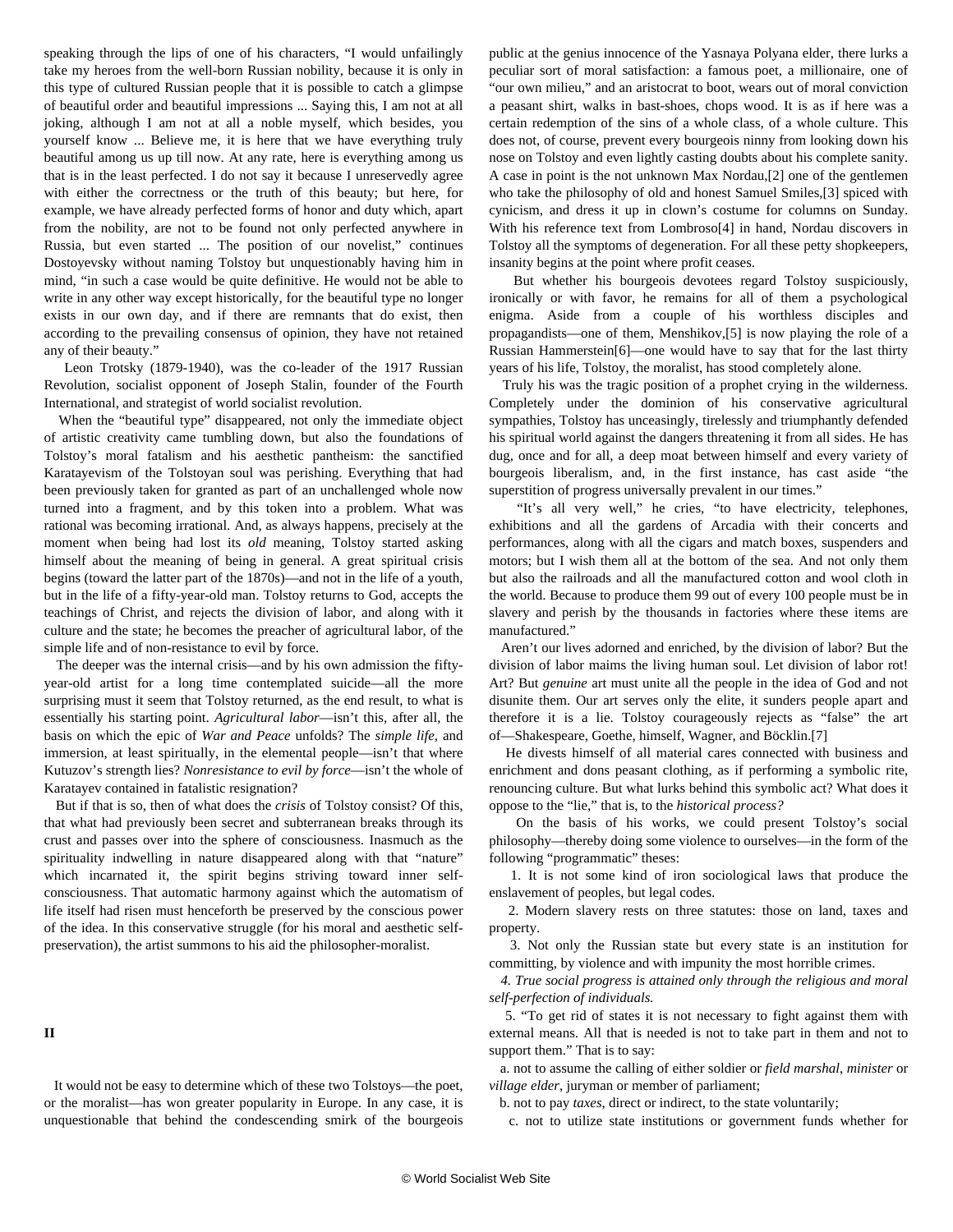## *salaries* or *pensions*; and

d. not to safeguard one's property by measures of state violence.

 If from this schema we were to remove the fourth point—which clearly stands by itself and which concerns religious and moral selfperfection—then we would get a rather rounded *anarchist* program. First, there is a purely mechanical conception of society as the product of evil legislation. Next, a formal denial of the state and politics generally. And finally, as the method of struggle—a passive general strike and universal boycott. But by removing the religious-moral thesis, we actually remove the single nerve which connects this whole rationalistic structure with its architect: the soul of Lev Tolstoy. For him, owing to all the conditions of his evolution and position, the task does not at all consist in establishing "communist" anarchy in place of the capitalist order. The task is to safeguard the communal-agricultural order against destructive influences "from without."

 As in his Populism, so, too, in his "anarchism," Tolstoy represents conservative agricultural interests. Like the early freemasons who sought by ideological means to restore and strengthen in society the caste-guild morality of mutual aid which was falling apart naturally under the blows of economic development, Tolstoy seeks to revive—by dint of a religiousmoral idea—life under a purely natural economy.

 Along this road he becomes a conservative anarchist, because what he requires, first and foremost, is that the state with its whips of militarism and its scorpions of the federal treasury let live in peace the all-saving Karatayev commune. Tolstoy has no inkling whatever of the globeencompassing struggle between the two worlds—that of the bourgeoisie and that of socialism—on the outcome of which hinges the destiny of mankind. In his eyes socialism always remained a variety of liberalism, of little interest to him. In his eyes Karl Marx as well as Frédéric Bastiat[8] were representatives of one and the same "false principle" of capitalist culture, of landless workers, of state coercion. In general, once mankind has ventured onto a false road, it really matters little how near or how far this road has been travelled. Salvation can come only by turning back.

 Tolstoy is at a loss for words contemptuous enough to hurl against that science which maintains that, while we shall continue for a very long time to live badly "according to the laws of historical, sociological and other forms of progress," our life shall nevertheless become very good by itself ultimately.

 It is necessary to put an end to evil right now and for this it is enough to understand that evil is evil. All the moral feelings which have historically held the people together and all the moral-religious fictions arising from these ties are reduced by Tolstoy to the most abstract commandments of love, of temperance and of passive resistance. And since these commandments lack any historical content, and are therefore without any content whatever, they seem to him to be applicable at all times and to all peoples.

 Tolstoy does not acknowledge history; and this provides the basis for all his thinking. Upon this rests the metaphysical freedom of his denial as well as the practical impotence of all his preachings. The human life which he accepts—the former life of Ural-Cossack farmers in the sparsely populated steppes of Samara province—took place *outside* of history: it constantly reproduced itself like the life of a beehive or ant-heap. What people call history is the product of senselessness, delusions and cruelties which deformed the true soul of humanity. Fearlessly consistent, Tolstoy throws his inheritance out the window along with history.

 Newspapers and magazines are abhorrent to him as documents of current history. With his breast he would beat back all the waves of the global ocean. His historical blindness renders him childishly helpless in the world of social problems. Tolstoy's philosophy resembles Chinese painting. Ideas of entirely different epochs are placed not in perspective but arranged on one and the same plane. Against war he launches arguments of pure logic and, to reinforce them, adduces the opinions of Epictetus[9] as well as those of Molinari;[10] of Lao Tse[11] as well as Friedrich II;[12] of the prophet Isaiah as well as the columnist Hardouin, oracle of the Parisian grocers. In his eyes writers, philosophers and prophets represent not their own epochs, but rather eternal moral categories.

With him, Confucius strolls shoulder to shoulder with Harpagus;[13] and Schopenhauer finds himself keeping company not only with Jesus but also Moses. In his tragic single-combat against the dialectic of history, to which he opposes his *yes-yes* or *no-no*, Tolstoy falls at every step into hopeless self-contradictions. And from this he draws a conclusion—wholly worthy of the stubbornness of this genius: "The *incongruity* between man's position and man's moral activity," he says, "is the *surest sign* of truth." But this idealistic pride bears within it its own punishment. It would be hard to name another writer whom history has used so cruelly as she has Tolstoy, against his own will.

 Moralist and mystic, foe of politics and revolution, for many years he has been nourishing with his criticism the confused revolutionary consciousness of many Populist sects.

 Denier of all capitalist culture, he meets with benevolent acceptance by the European and American bourgeoisies, who find in his preachments both a delineation of their own purposeless humanism and a psychological shield against the philosophy of the revolutionary overturn.

 Conservative anarchist, mortal enemy of liberalism, Tolstoy finds himself on his eightieth birthday a banner and a weapon for the noisy and tendentious political manifestation of Russian liberalism.

 History has gained a victory over him, but failed to break him. Even now, in his declining years, he has preserved intact his priceless talent for moral indignation.

 In the heat of the vilest and most criminal counter-revolution on record*,*[14] which seeks with its hempen web of gallows to eclipse forever our country's sun; amid the stifling atmosphere of degraded and cowardly official public opinion, this last apostle of Christian forgiveness, in whom the Old Testament prophet of wrath has not died, has flung his pamphlet *I Cannot Keep Silent* as a curse upon the heads of those who serve as hangmen and a condemnation upon those who stand by in silence.

 And though he refuses a sympathetic hearing to our revolutionary objectives, we know it is because history has refused him personally an understanding of her revolutionary pathways. We shall not condemn him. And we shall always value in him not only his great genius, which shall never die so long as human art lives on, but also his unbending moral courage which did not permit him tranquilly to remain in the ranks of *their* hypocritical church, *their* society and *their* state, but doomed him to remain in solitude among his countless admirers.

Leon Trotsky

September 1908

## **Endnotes:**

 1. *The Iliad*. Ancient Greek poem about the siege of Troy. By tradition the author has long been considered the blind poet Homer, who is also credited with creating a second major Greek epic *The Odyssey*.

 2. Max Nordau (1849-1923). Hungarian writer, social critic and founder, with Theodor Herzl, of the World Zionist Congress. Author of *The Conventional Lies of Our Civilization* (1883), *Degeneration*(1892) and *Paradoxes* (1896).

 3. Samuel Smiles (1812-1904): Scottish author of books devoted to selfimprovement, the most famous of which was *Self-Help*.

 4. Cesare Lombroso (1836-1909). Famous Italian psychiatrist and criminologist who founded a discipline of criminal anthropology. Believed that there exists a special criminal type with characteristic physical traits.

 5. Mikhail Osipovich Menshikov (1859-1918). Russian journalist. Began writing idealist articles on morality, but became increasingly reactionary in the 1890s and ended as an advocate of Russian nationalism